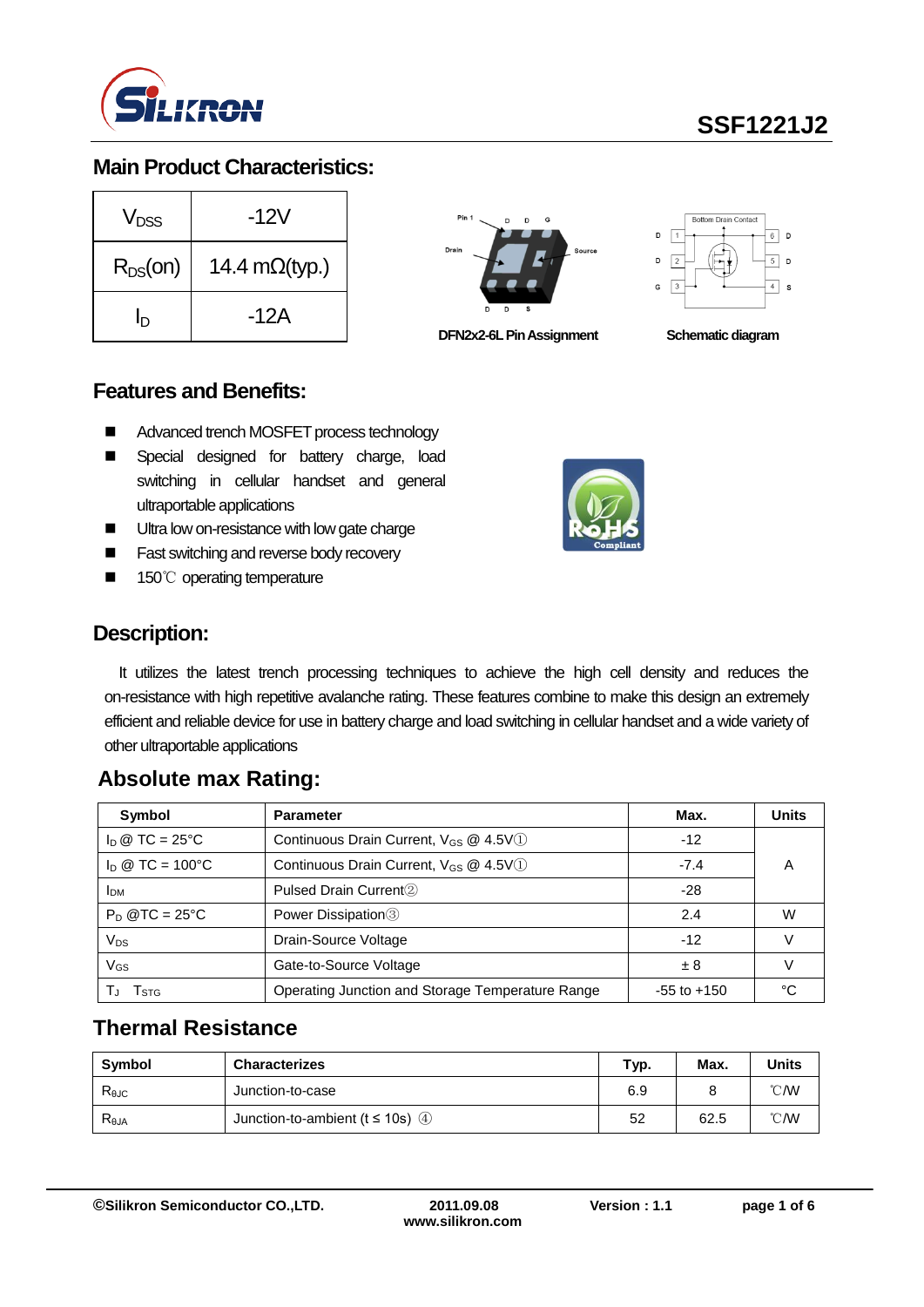

| Symbol           | <b>Parameter</b>                     | Min.   | Typ. | Max.   | <b>Units</b> | <b>Conditions</b>                     |
|------------------|--------------------------------------|--------|------|--------|--------------|---------------------------------------|
| $V_{(BR)DSS}$    | Drain-to-Source breakdown voltage    | $-12$  |      |        | $\vee$       | $V_{GS} = 0V$ , ID = 250µA            |
|                  |                                      |        | 14.4 | 16     |              | $V_{GS} = -4.5V$ , $I_D = -10A$       |
| $R_{DS(on)}$     | Static Drain-to-Source on-resistance |        | 18.9 | 21     | $m\Omega$    | $V_{GS} = -2.5V$ , $I_D = -8.9A$      |
|                  |                                      |        | 26.4 | 38     |              | $V_{GS} = -1.8V$ , $I_D = -4.5A$      |
| $V_{GS(th)}$     | Gate threshold voltage               | $-0.4$ |      | $-1$   | $\vee$       | $V_{DS} = V_{GS}$ , $I_D = 250 \mu A$ |
| $I_{DSS}$        | Drain-to-Source leakage current      |        |      | $-1$   | μA           | $V_{DS} = -12V$ , $V_{GS} = 0V$       |
|                  |                                      |        |      | 100    |              | $V_{GS} = 8V$                         |
| <b>I</b> GSS     | Gate-to-Source forward leakage       |        |      | $-100$ | nA           | $V_{GS} = -8V$                        |
| <b>gFS</b>       | Forward Transconductance             | $-3$   |      |        | S            | $V_{DS} = -5V$ , $I_D = -10A$         |
| $Q_{g}$          | Total gate charge                    |        | 21   |        |              | $I_D = -10A$ ,                        |
| $Q_{gs}$         | Gate-to-Source charge                |        | 2.5  |        | nC           | $V_{DD} = -6V$ ,                      |
| $Q_{gd}$         | Gate-to-Drain("Miller") charge       |        | 6    |        |              | $V_{GS} = -4.5V$                      |
| $t_{d(on)}$      | Turn-on delay time                   |        | 30   |        |              | $V_{GS} = -4.5V,$                     |
| $t_{r}$          | Rise time                            |        | 48   |        |              | $V_{DD} = -6V$ ,                      |
| $t_{d(off)}$     | Turn-Off delay time                  |        | 97   |        | ns           | $I_D = -10A$ ,                        |
| $t_{\rm f}$      | Fall time                            |        | 65   |        |              | $R_{\text{GEN}} = 6\Omega$            |
| $C_{iss}$        | Input capacitance                    |        | 2138 |        |              | $V_{GS} = 0V$                         |
| $C_{\text{oss}}$ | Output capacitance                   |        | 685  |        | pF           | $V_{DS} = -6V$                        |
| $C_{\text{rss}}$ | Reverse transfer capacitance         |        | 650  |        |              | $f = 1$ MHz                           |

# **Electrical Characterizes** @T<sub>A</sub>=25℃ unless otherwise specified

# **Source-Drain Ratings and Characteristics**

| Symbol                  | <b>Parameter</b>                 | Min. | Typ.    | Max.   | <b>Units</b> | <b>Conditions</b>                    |
|-------------------------|----------------------------------|------|---------|--------|--------------|--------------------------------------|
| $\mathsf{I}_\mathsf{S}$ | <b>Continuous Source Current</b> |      |         | $-12$  | A            | MOSFET symbol                        |
|                         | (Body Diode)                     |      |         |        |              | showing<br>the                       |
| <b>I</b> sm             | <b>Pulsed Source Current</b>     |      |         | $-28$  | Α            | integral reverse                     |
|                         | (Body Diode)                     |      |         |        |              | p-n junction diode.                  |
| $V_{SD}$                | Diode Forward Voltage            |      | $-0.77$ | $-1.2$ | V            | $IS=-2A, VGS=0V$                     |
| $t_{rr}$                | Reverse Recovery Time            |      | 16      |        | ns           | $T_J = 25^{\circ}C$ , $I_F = -10A$ , |
| $Q_{rr}$                | Reverse Recovery Charge          |      | 5.9     |        | иC           | $di/dt = 100A/\mu s$                 |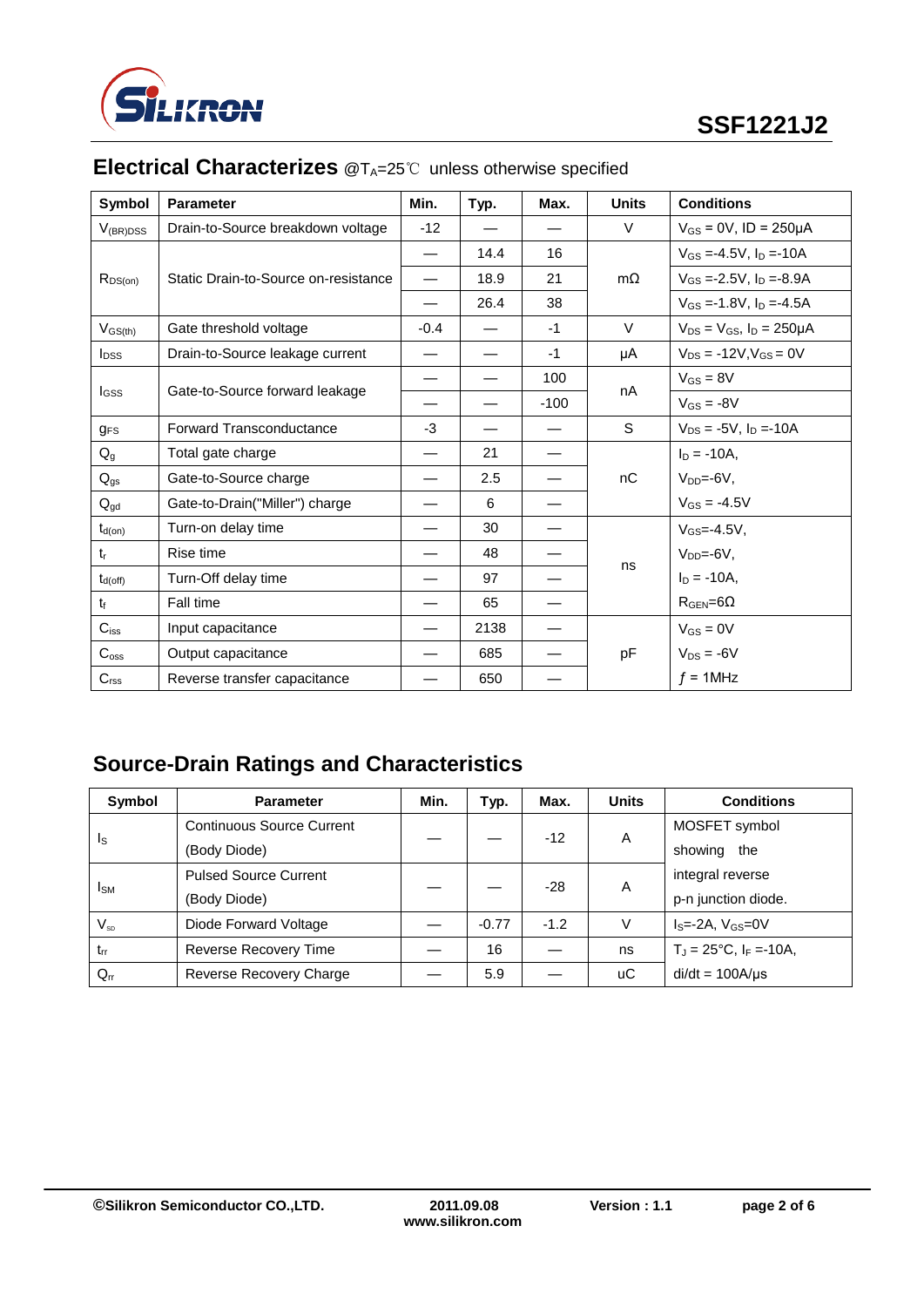

### **Test circuits and Waveforms**

**EAS test circuits:** 



**Gate charge test circuit:** 



**Switch time test circuit: Switch Waveforms:**



Vds



### **Notes:**

- ①The maximum current rating is limited by bond-wires.
- ②Repetitive rating; pulse width limited by max. junction temperature.
- ③The power dissipation PD is based on max. junction temperature, using junction-to-ambient thermal resistance.
- ④The value of RθJA is measured with the device mounted on 1in 2 FR-4 board with 2oz. Copper, in a still air environment with TA =25°C
- ⑤These curves are based on the junction-to-case thermal impedence which is measured with the device mounted to a large heatsink, assuming a maximum junction temperature of  $T_{J(MAX)}$ =150°C.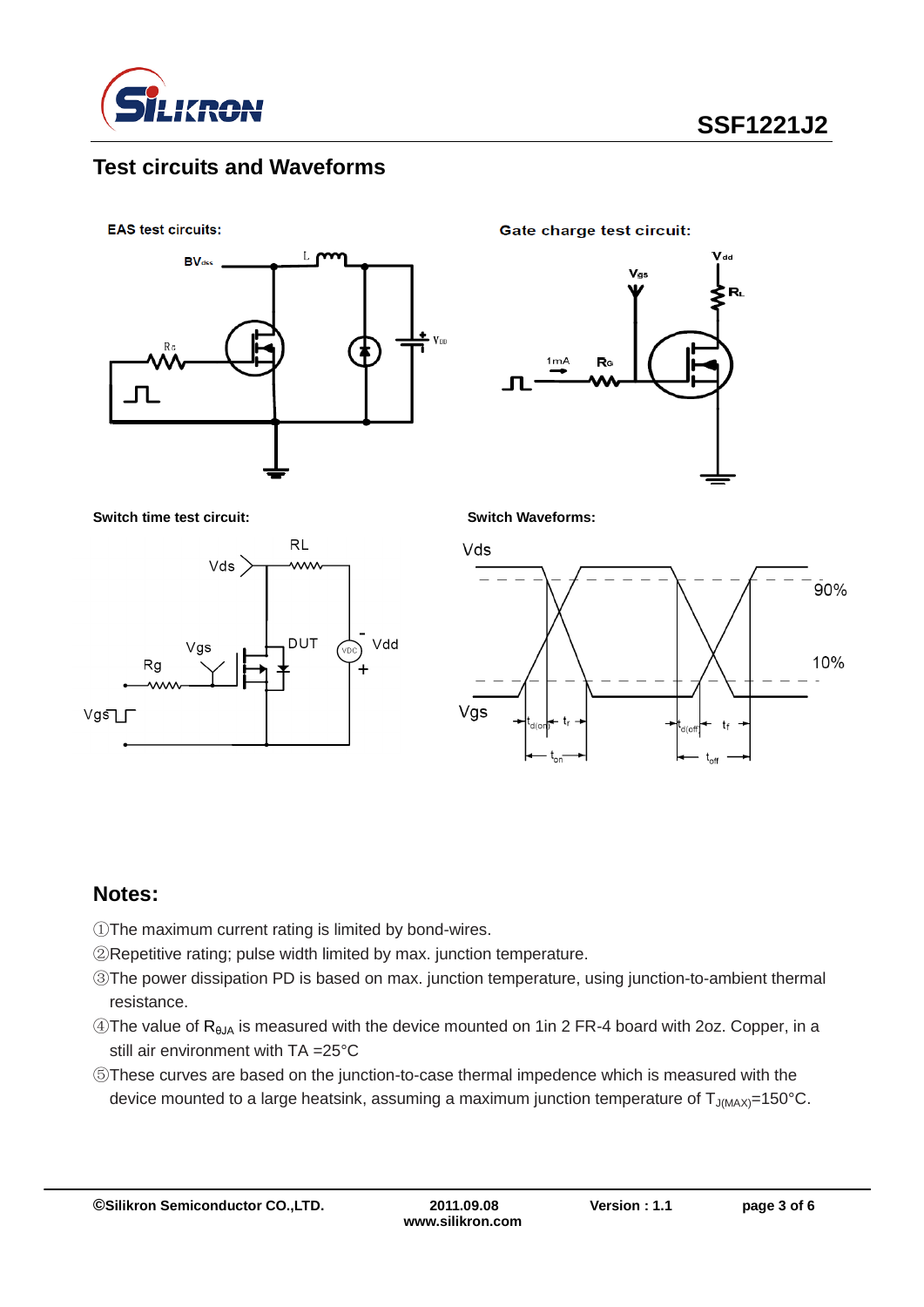

### **Mechanical Data**:



#### **DFN 2 x 2-6L PACKAGE INFORMATION**



RECOMMENDED LAND PATTERN OPT 1



RECOMMENDED LAND PATTERN OPT 2

### **Notes:**

①Does not fully conform to JEDEC registration MO-229 dated Aug/2003.

②Dimensions are in millimeters.

③Dimensions and tolerances per ASME Y14.5M. 1994.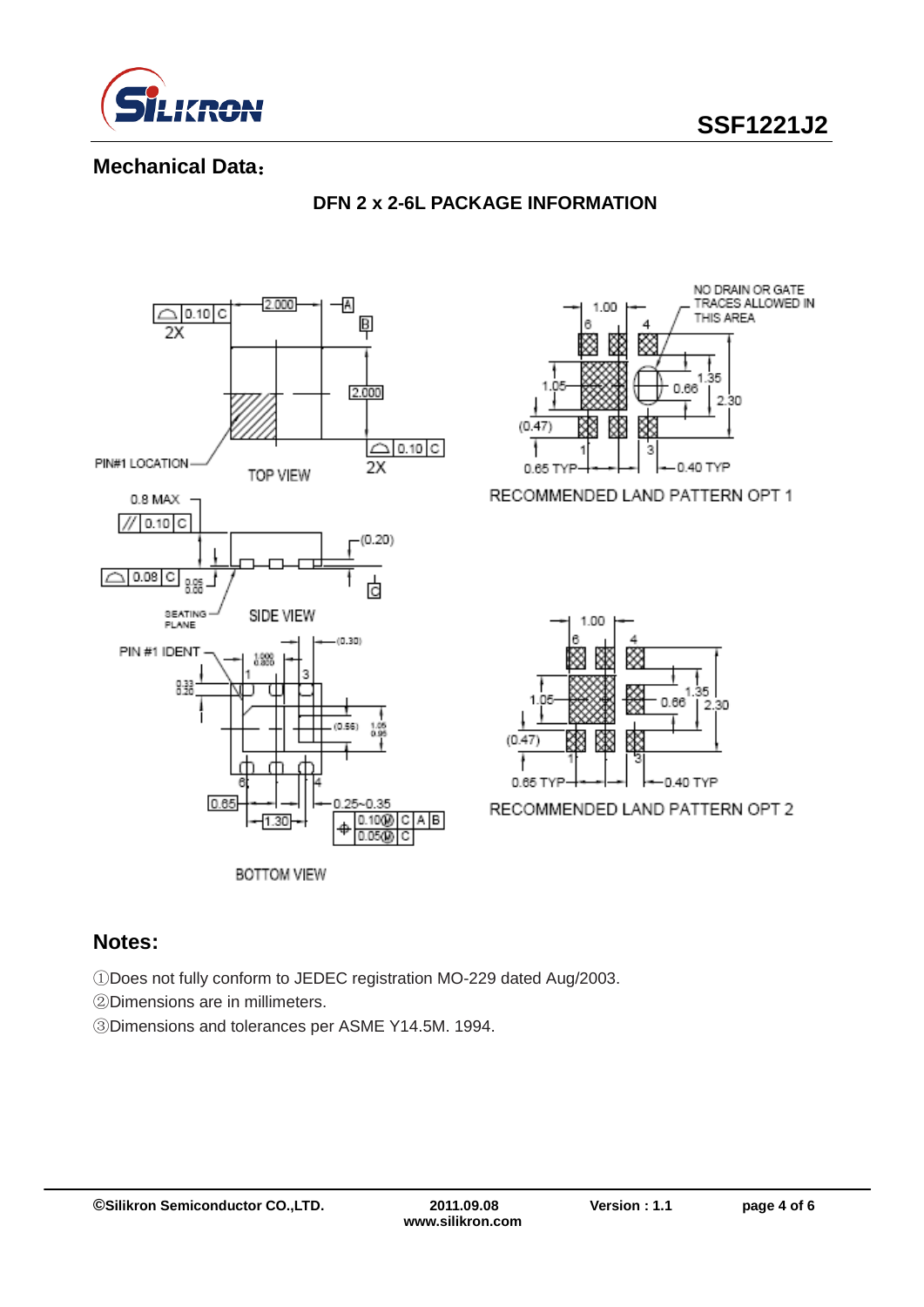

# **Ordering and Marking Information**

| <b>Device Marking: 1221</b> |                                    |  |
|-----------------------------|------------------------------------|--|
|                             | Package (Available)                |  |
|                             | <b>DFN 2x2-6L</b>                  |  |
|                             | <b>Operating Temperature Range</b> |  |
|                             | $C: -55$ to 150 °C                 |  |
|                             |                                    |  |

# **Devices per Unit**

| <b>Package</b><br><b>Type</b> | Units/<br>$\tau$ ape | <b>Tapes/Inner</b><br><b>Box</b> | Units/Inner<br><b>Box</b> | <b>Inner</b><br><b>Boxes/Carton</b><br><b>Box</b> | <b>Units/Carton</b><br><b>Box</b> |
|-------------------------------|----------------------|----------------------------------|---------------------------|---------------------------------------------------|-----------------------------------|
| DFN2x2-6L                     | <b>3000pcs</b>       | 10 <sub>DCS</sub>                | <b>15000pcs</b>           | 4 <sub>pcs</sub>                                  | 60000pcs                          |

## **Reliability Test Program**

| <b>Test Item</b>   | <b>Conditions</b>               | <b>Duration</b> | <b>Sample Size</b>  |
|--------------------|---------------------------------|-----------------|---------------------|
| High               | $T_i=125^{\circ}C$ or 150 °C @  | 168 hours       | 3 lots x 77 devices |
| <b>Temperature</b> | 80% of Max                      | 500 hours       |                     |
| <b>Reverse</b>     | $V_{DSs}/V_{CES}/VR$            | 1000 hours      |                     |
| Bias(HTRB)         |                                 |                 |                     |
| High               | $T_i = 125^{\circ}$ or 150 °C @ | 168 hours       | 3 lots x 77 devices |
| <b>Temperature</b> | 100% of Max $V_{\rm dss}$       | 500 hours       |                     |
| Gate               |                                 | 1000 hours      |                     |
| Bias(HTGB)         |                                 |                 |                     |